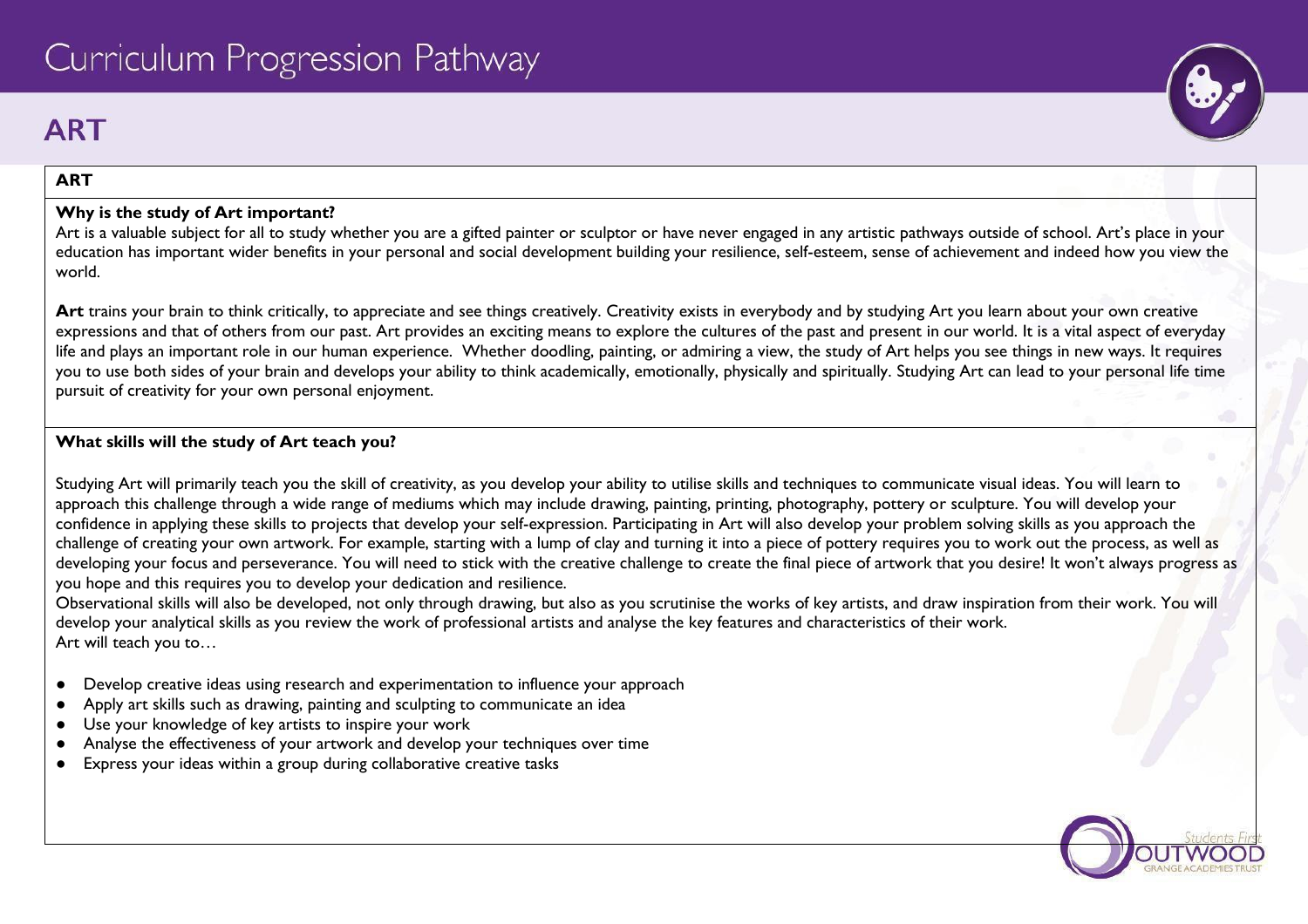#### **What will you know and understand from your study of Art?**

Through your study of Art, you will be exposed to a wide variety of works from different cultures, movements and professional artists. You will understand that Art has a strong cultural context and will have the opportunity to study Art movements and artists. You will understand the term 'movement', which is a style within Art that has a common philosophy or goal, and the way in which movements evolved and changed through the 19th, 20th and 21st centuries. You will understand the work of seminal artists such as Picasso, Warhol, Hundertwasser, surrealism and Dali as well as the way in which their work influenced particular movements.

As well as appreciating the artistic work of others, you will understand the techniques that have been used, the intentions of the work and the ways in which people responded to the pieces when they were first created. You will develop your own techniques in these styles and learn to master some of the skills inherent within the work.

#### **What will learners know and understand from their study of Art?**

- Artists usually have an intention for their work and there is often a personal, political or social meaning within the work.
- There are many different styles of Art that have evolved over time
- Seminal artists have influenced Art and some have created a movement as a result of their impact
- Art is a process and often develops as a result of research and experimentation
- The language to articulate the aspects of a piece of Art that they like/dislike and why
- How to develop creative ideas, using research and influences to evolve the work
- How to apply creative skills to a piece of artwork that expresses a theme or idea

#### **How does your study of Art support your study in other subjects?**

Art develops a number of skills that will support your study of other subjects, as so many of the skills you will acquire in Art are transferable. Art will develop your focus, resilience, self-expression, problem solving and communication skills, which will help you in **all** of your other subjects. Art will give you an opportunity for creative expression, which can lead to improved well-being, and support your study experience throughout school. Some students may take this even further and discover a subject that provides them with a life-long hobby or career that enhances their life for years to come. The study of other cultures through Art has strong links with Religious Education, Geography, and Citizenship and the self-expression aspects of Art will support learning in Performing Arts and Music. The ability to think creatively and problem solve are crucial in Engineering, Mathematics and Science.

#### **How can you deepen your understanding of Art?**

To enhance your work in lessons, there will be times when professional artists are brought into the academy to deliver workshops. This will deepen your understanding of professional work and introduce you to new techniques and ideas.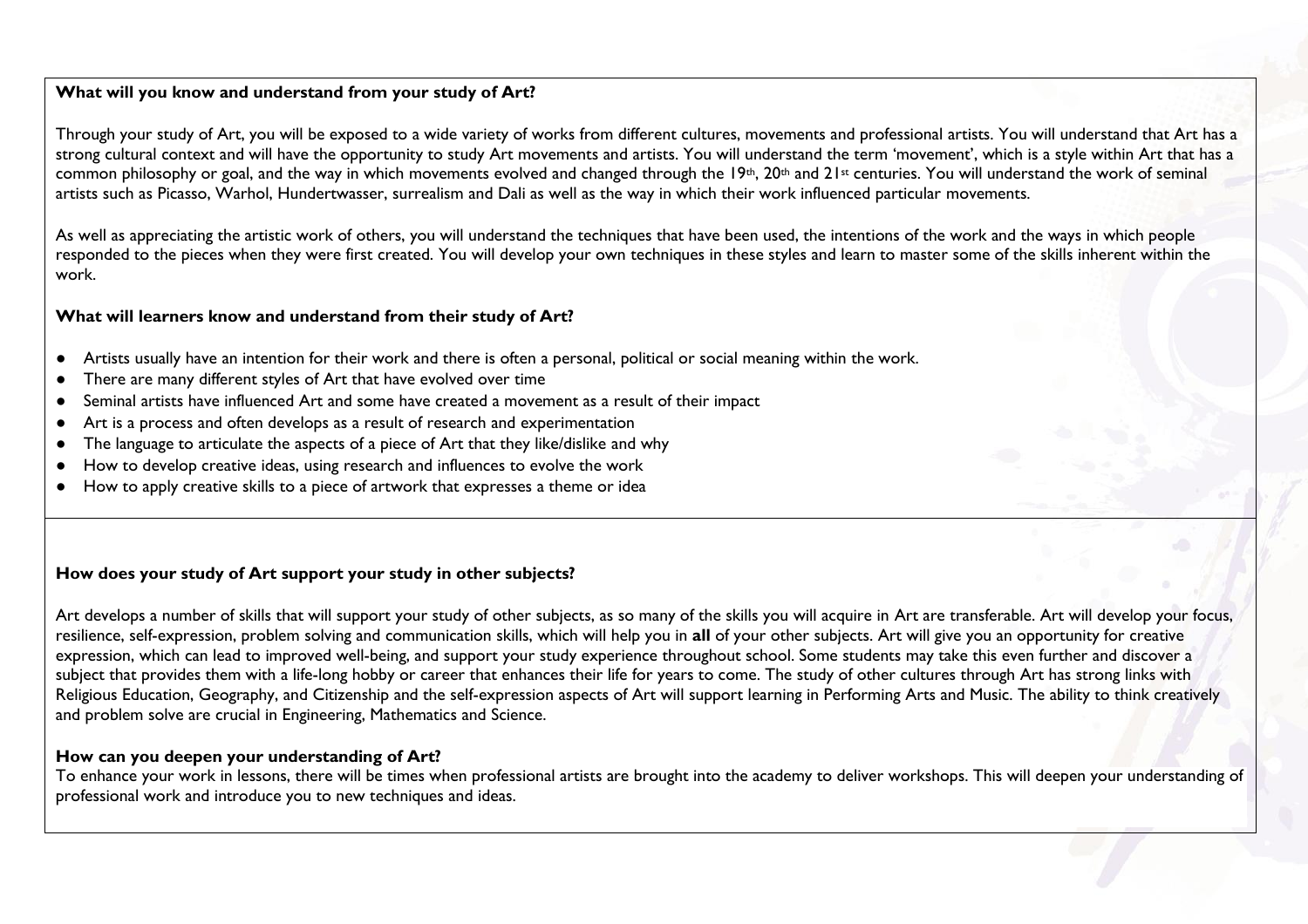You will also have the opportunity to deepen your understanding of Art through extracurricular opportunities, where you can continue to develop your creative ideas, or work on specific artistic projects. During enrichment clubs, you will have the opportunity to meet art enthusiasts from other year groups, where you can share ideas, critique each other's work and continue to develop your technique.

There may also be an opportunity to participate in Art trips to Art galleries, as well as exhibiting your own work within the Academy. Occasionally, there will be opportunities to enter national or Trust competitions to gain additional audiences and recognition for your work

#### **How are you assessed in Art?**

Throughout the 5 years Art course you are assessed using the following assessment objectives which ensure that you can cumulatively build your subject understanding in preparation for future GCSE and A Level study. There are half termly assessment points each year that we term Praising Stars©. In younger years we use our subject mapping of our curriculum's age related expectations to assess how students are currently performing against their age related expectations at this point in their study. At GCSE we make informed predictions informed by our holistic assessment of their progress against the key assessment objectives and their aspirational GCSE targets. These are also the basis for any appropriate support and intervention.

#### **Key Assessment Objectives**

The 4 key assessment objectives in Art are

AO1 – Develop ideas through investigations, demonstrating critical understanding of sources

AO2 – Refine work by exploring ideas, selecting and experimenting with appropriate media, materials, techniques and processes

AO3 – Record ideas, observations and insights relevant to intentions as work progresses

AO4 – Present a personal and meaningful response that realises intentions and demonstrates understanding of visual language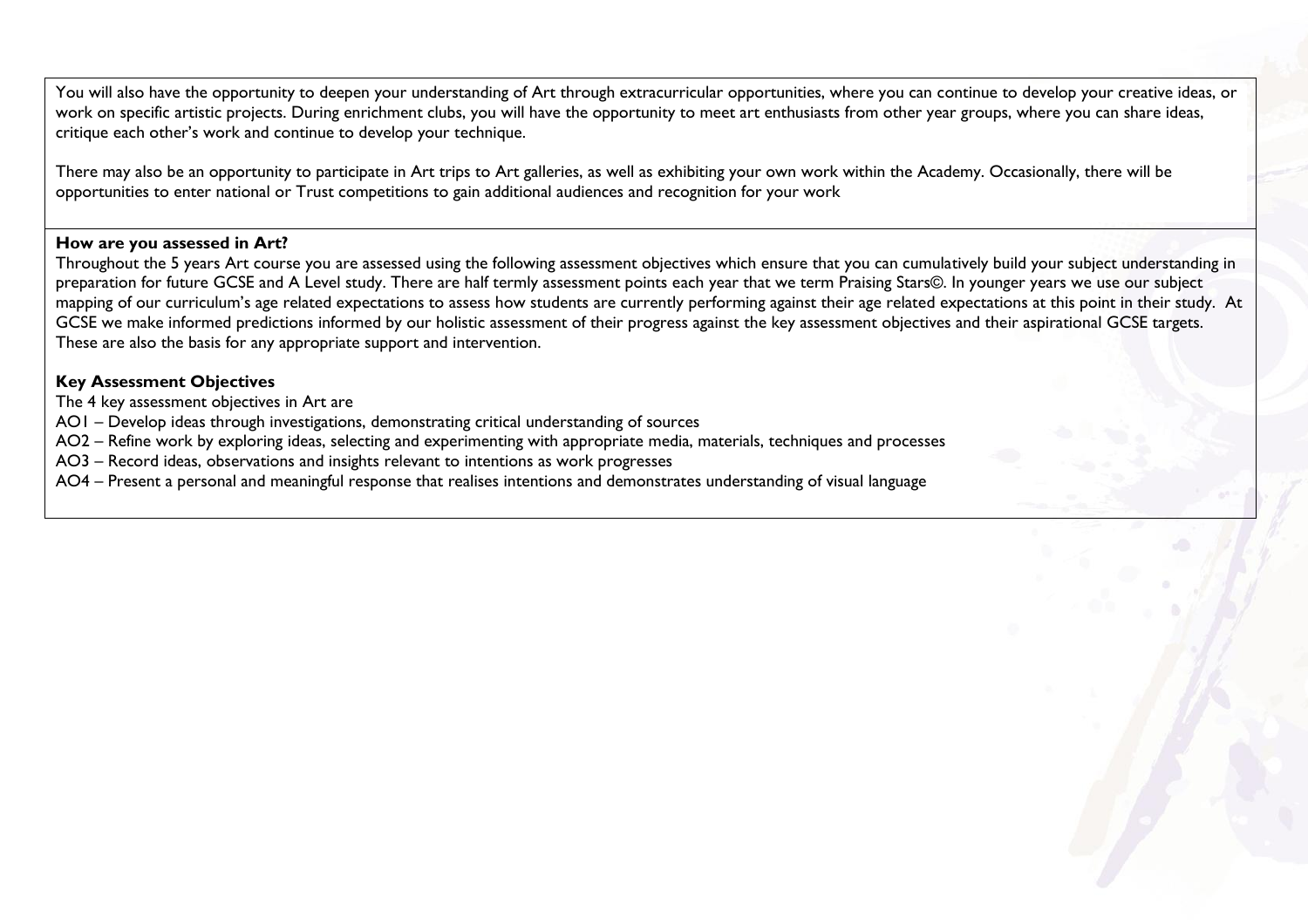### **How can Art support your future?**

Of course we offer the study of GCSE and A Level and we encourage your continued study in this fantastic subject. Yet we know that choice and personal interest are important aspects of worthy study. Whether you have continued your study of Art into GCSE or A level or not you will have gained access to this enriching subject and its study will have taught you to think differently and deeply.

Art is offered at most prestigious universities either as a single honours or a joint honours subject studied alongside other disciplines. The very fact that you have been able to study creative thinking will help your future application be it for colleges, universities, apprenticeships or employment.

Careers that the study of Art supports include:

- Illustrator
- **Branding designer**
- Web design
- Town planning
- **Teaching**
- Event planner
- leweler
- Prop maker
- **Animator**
- Game designer
- Online content creator
- Film maker
- Photographer
- Cartographer
- Fashion designer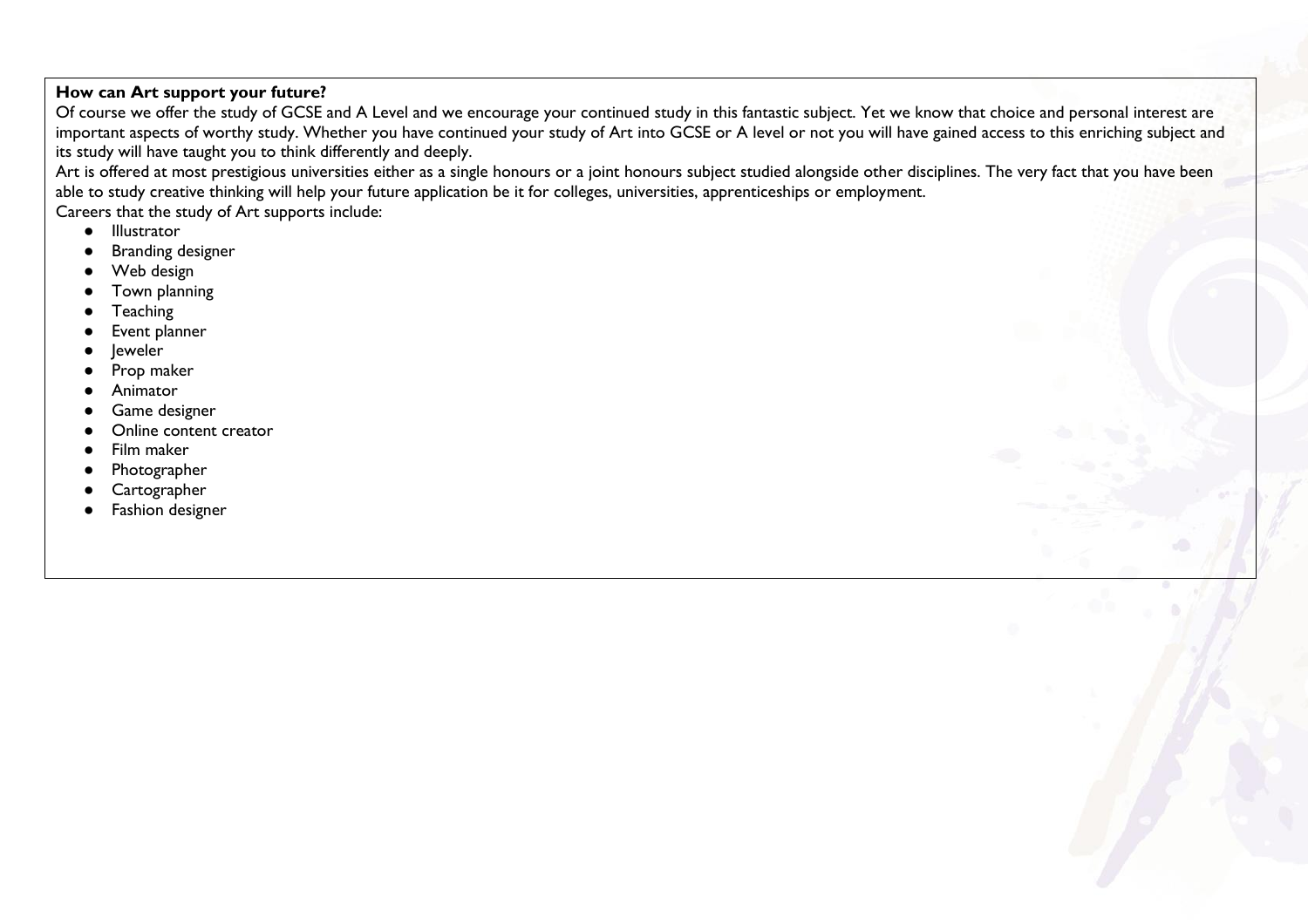## **Outwood Academy Bydales ART & DESIGN PROGRESSION OVERVIEW**

| Years 7, 8 & 9                                                                          | <b>GCSE YEAR I</b>                                                                | <b>GCSE YEAR 2</b>                      |
|-----------------------------------------------------------------------------------------|-----------------------------------------------------------------------------------|-----------------------------------------|
| <b>Baseline Assessment/Observational Drawing</b>                                        | <b>Abstract Art Romeo and Juliet</b>                                              | Component I (Project 2) (60%)           |
| Introduction to the formal elements of line, tone, form, colour, shape and composition  | Component I (Project I) (60%)                                                     | Project of my own.                      |
| with a focus to cover all aspects of the assessment framework.                          | Students are given the above theme to                                             | Students are given a choice to choose   |
| Independent & collaborative assessment                                                  | develop through the 4 assessment objectives. their own theme (to prepare them for |                                         |
|                                                                                         | They are encouraged to explore their own                                          | the component 2 choices of 7 starting   |
| <b>Colour Theory</b>                                                                    | personal style whilst engaging with the work                                      | point themes with strong connections    |
| Develop knowledge and understanding of:                                                 | of artists, craftspeople and designers to aid                                     | to the 4 assessment objectives. They    |
| Primary colours                                                                         | the development of a personal response.                                           | are encouraged to explore their own     |
| Secondary colours                                                                       |                                                                                   | personal style whilst engaging with the |
| Tone, Tint and Shade.                                                                   | This project is a sustained investigation from                                    | work of artists, craftspeople and       |
| Extended exploration with media and how to create colour theory.                        | an initial starting point, recording the                                          | designers to aid the development of a   |
| Independent & collaborative assessment                                                  | journey, larger scaled pieces and                                                 | personal response.                      |
|                                                                                         | annotations to explain ideas and context.                                         | Students sit a mock exam during         |
| <b>Artist Influence</b>                                                                 | Students explore relevant media ensuring                                          | component I to give them the            |
| Pop Art                                                                                 | refinement of outcome and the inclusion of                                        | opportunity to experience the           |
| Personal exploration                                                                    | drawing& annotation relevant to the chosen                                        | conditions they will produce work in    |
| Students develop a personal investigation from a given series of famous Pop Art. They   | media.                                                                            | for the outcome of component 2.         |
| will consider artist and personal references alongside an extended exploration of media | Independent & collaborative assessment                                            |                                         |
| (acrylic paint)to develop a range of refined studies in their chosen media              | Homework set weekly                                                               | Independent & collaborative             |
| Independent & collaborative assessment                                                  |                                                                                   | assessment                              |
|                                                                                         | Component I (Project 2) (60%)                                                     | Homework set weekly                     |
| <b>Baseline Assessment/Portraiture</b>                                                  | Project of my own.                                                                | <b>Exam Question</b>                    |
| Formal elements of line, shape, form and tone. students study the form of the face and  | Students are given a choice to choose their                                       |                                         |
| learn to draw all features. End Outcome students create a portrait of themselves in the | own theme (to prepare them for the                                                | Component 2 (40%)                       |
| media of pencil.                                                                        | component 2 choices of 7 starting point                                           | Students are given a theme to develop   |
| Independent & collaborative assessment                                                  | themes with strong connections to the 4                                           | by the exam board. The students have    |
|                                                                                         | assessment objectives. They are encouraged                                        | access to the exam paper to choose      |
| <b>Media Exploration</b>                                                                | to explore their own personal style whilst                                        | their starting point from the start of  |
| Further development of portraits.                                                       | engaging with the work of artists,                                                | January. They are encouraged to         |
| Students create media explorations learning how to creatively use a variety of media.   | craftspeople and designers to aid the                                             | explore their own personal style        |
|                                                                                         | development of a personal response.                                               | whilst engaging with the work of        |
| <b>Art movements - Surrealism</b>                                                       | Students sit a mock exam during component                                         | artists, craftspeople and designers to  |
| Personal exploration                                                                    | I to give them the opportunity to                                                 |                                         |
|                                                                                         |                                                                                   |                                         |